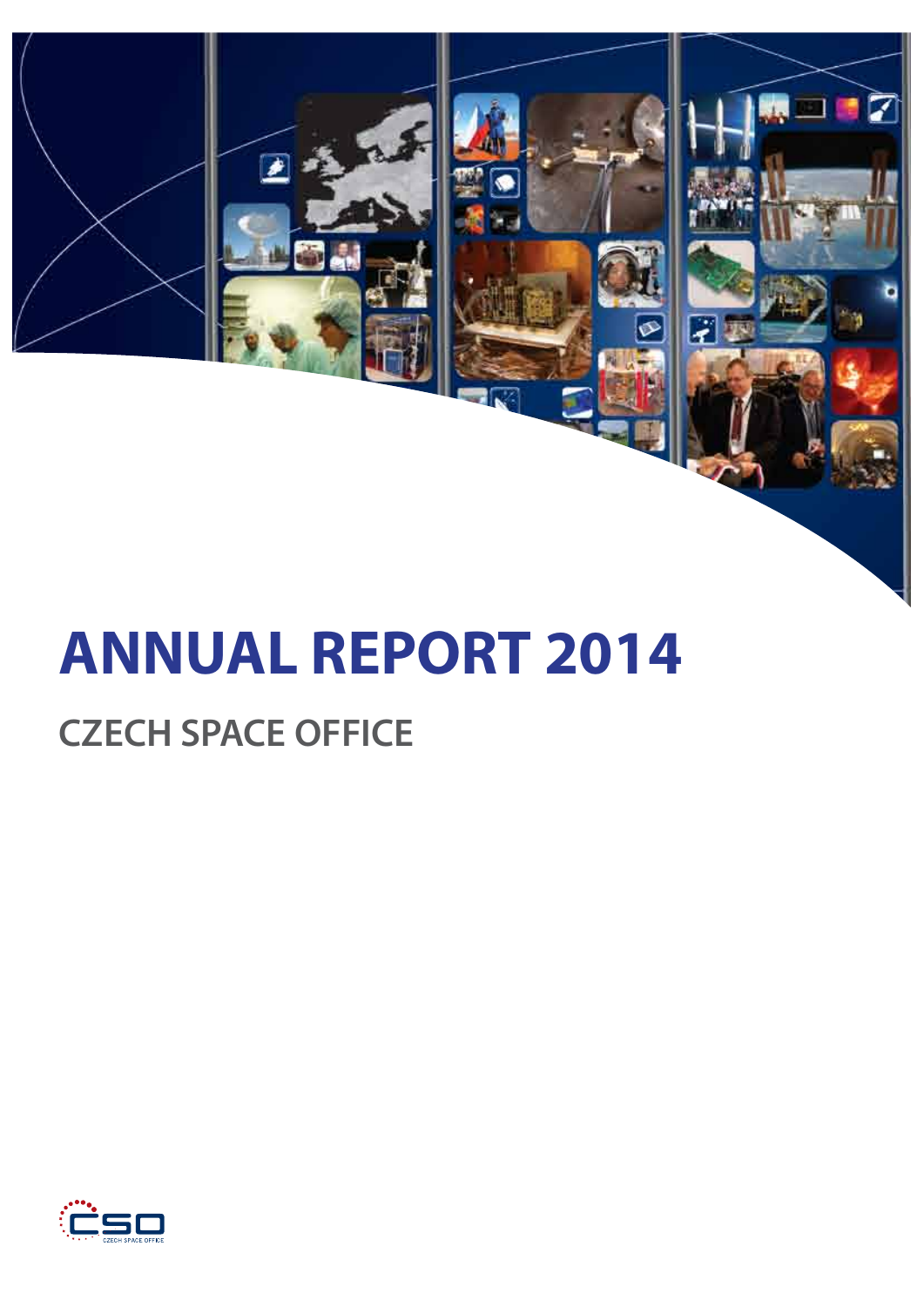# **Table of content**

| 1. |      |                                                                                                                                                                                   |  |  |  |  |
|----|------|-----------------------------------------------------------------------------------------------------------------------------------------------------------------------------------|--|--|--|--|
|    | 1.1. |                                                                                                                                                                                   |  |  |  |  |
|    | 1.2. |                                                                                                                                                                                   |  |  |  |  |
| 2. |      |                                                                                                                                                                                   |  |  |  |  |
|    | 2.1. |                                                                                                                                                                                   |  |  |  |  |
|    |      |                                                                                                                                                                                   |  |  |  |  |
|    |      |                                                                                                                                                                                   |  |  |  |  |
|    |      |                                                                                                                                                                                   |  |  |  |  |
|    |      |                                                                                                                                                                                   |  |  |  |  |
|    |      |                                                                                                                                                                                   |  |  |  |  |
|    |      |                                                                                                                                                                                   |  |  |  |  |
|    |      |                                                                                                                                                                                   |  |  |  |  |
|    | 2.2. |                                                                                                                                                                                   |  |  |  |  |
|    | 2.3. |                                                                                                                                                                                   |  |  |  |  |
|    | 2.4. |                                                                                                                                                                                   |  |  |  |  |
| 3. |      |                                                                                                                                                                                   |  |  |  |  |
|    | 3.1. |                                                                                                                                                                                   |  |  |  |  |
|    | 3.2. |                                                                                                                                                                                   |  |  |  |  |
|    | 3.3. |                                                                                                                                                                                   |  |  |  |  |
|    | 3.4. |                                                                                                                                                                                   |  |  |  |  |
|    |      |                                                                                                                                                                                   |  |  |  |  |
|    |      | Proposal of the Czech Participation in ESA: Analysis of State and Outlook of the Czech<br>Republic's participation in optional programmes of the European Space Agency in 2014 13 |  |  |  |  |
|    |      |                                                                                                                                                                                   |  |  |  |  |
|    |      |                                                                                                                                                                                   |  |  |  |  |
|    |      |                                                                                                                                                                                   |  |  |  |  |
|    |      |                                                                                                                                                                                   |  |  |  |  |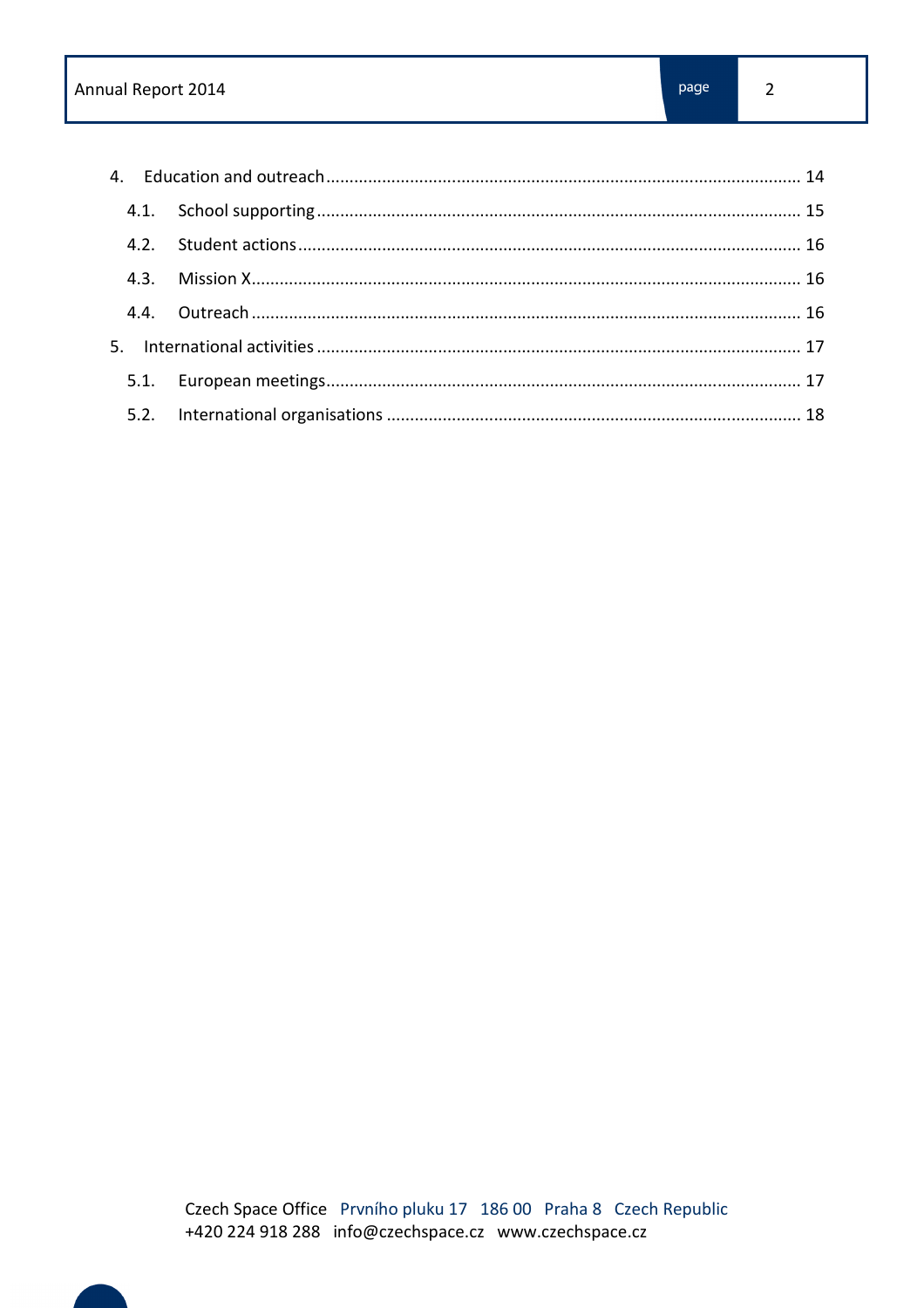# **1. Czech Space Office mission**

The Czech Space Office (CSO) is a nonprofit organization that since its inception in 2003, strives to support development in the Czech Republic. The main objective of the CSO is creating and maintaining the space information infrastructure fostering a representative and efficient participation of Czech research, development and industrial organizations in the international space projects. To reach that goal the Czech Space Office gains related expert knowledge needed for successful results of space establishment in the Czech Republic and promotes Czech space related capabilities on international space fora.

CSO operates as a contact point and professional consultant, providing information to decision-makers and industry organizations on the Czech and international scene.

CSO staff is involved in the activities in four programme committees and councils of the European Space Agency (ESA). The Office is also represented in the Czech PRODEX committee recommending the development of Czech science experiments for ESA missions. CSO is also a member of the International Astronautical Federation (IAF) and is an associate member of the international organization Eurisy.

# **1.1. Strategy and fields of activity**

The strategy of the CSO activities reflects the specifics of the Czech Republic implying necessity of the international cooperation for making any national space project possible. Hereafter an important part of the CSO activities is to support intensive and broad participation of the Czech Republic in the international space programmes by promoting peaceful use of outer space and the benefits derived from it.

Czech Space Office operation is based on the strategic goals broken down into specific activities that can be divided into several areas:

- analysis and studies about Czech participation in space programmes and projects,
- consultancy and seminars about space project opportunities and project administration,
- promotion of Czech space organizations at major international events,
- support of education and student space projects.

The above mentioned actions are an instrument for achieving the set goals. All activities constituting the CSO's performance during the year 2014 can be divided into the following sections: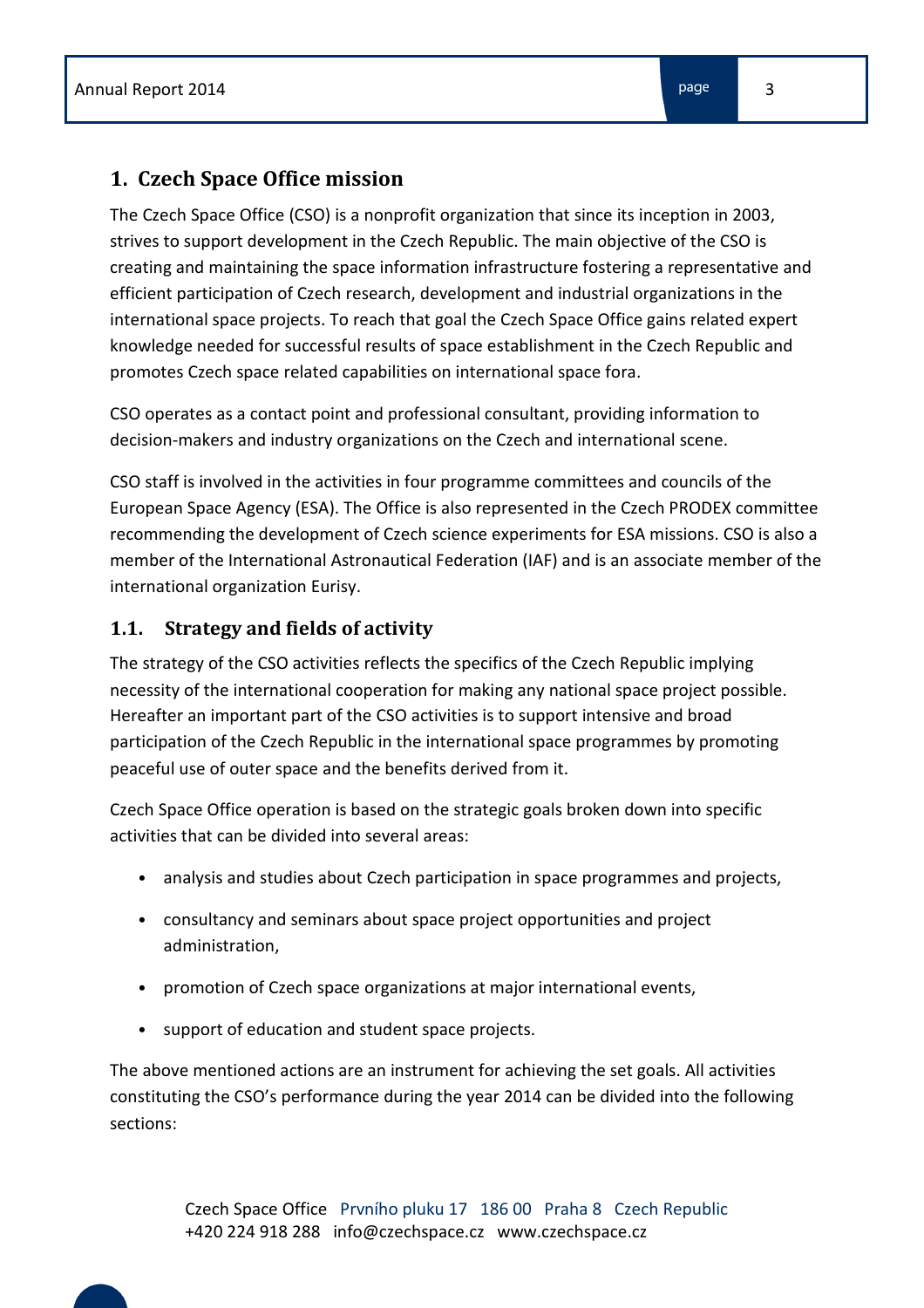- Science and Technology development,
- Efficient communication and management,
- Education and outreach,
- International relations.

## **1.2. Staff and governance**

The Czech Space Office has a status of independent non-profit organization and it is managed according to the Czech respective law. In compliance with the law, the Managing Board and Supervisory Board are the key ruling as well as advising bodies of the CSO. They meet regularly throughout the year and provide management guidance to the Director on the Czech Space Office's performance, operations, budget control as well as on current priorities and future opportunities in which the CSO should participate, both at a national and international level. The management and control structure has been built around senior experts from space research, administration and public sector.

The CSO workforce comprised total of 17 people during 2014 professionally covering main topic fields of space research and development, documents publication and general internal administration, travel and financial services. Financial resources used by CSO in 2014 stemmed from grant projects awarded by the Ministry of Education, Youth and Sports and EU Structural Funds.

# **2. Sustainable engagement in space**

The Czech Space Office provides support to Czech academic and private research teams to be successful in their competition on an international level. It assists and advises for activities with strong involvement in ESA and other bilateral science missions and projects. The research projects, in which the Czech researchers participate, are a key condition to secure sustainable Czech participation in space programmes and to keep long-term access to benefits the space brings to entire society.

In strategic outlook the Czech Space Office is repeatedly proposing to respective ministries to create a modest space technology programme which might bring together academia and industry in developing the next generation technologies required for future missions.

Following cooperation agreement with XCOR Aerospace Inc., the CSO continued in 2014 providing detailed information about flight services on Lynx. This include explanations of technical requirements of packaging, environment conditions, safety, operational flight profile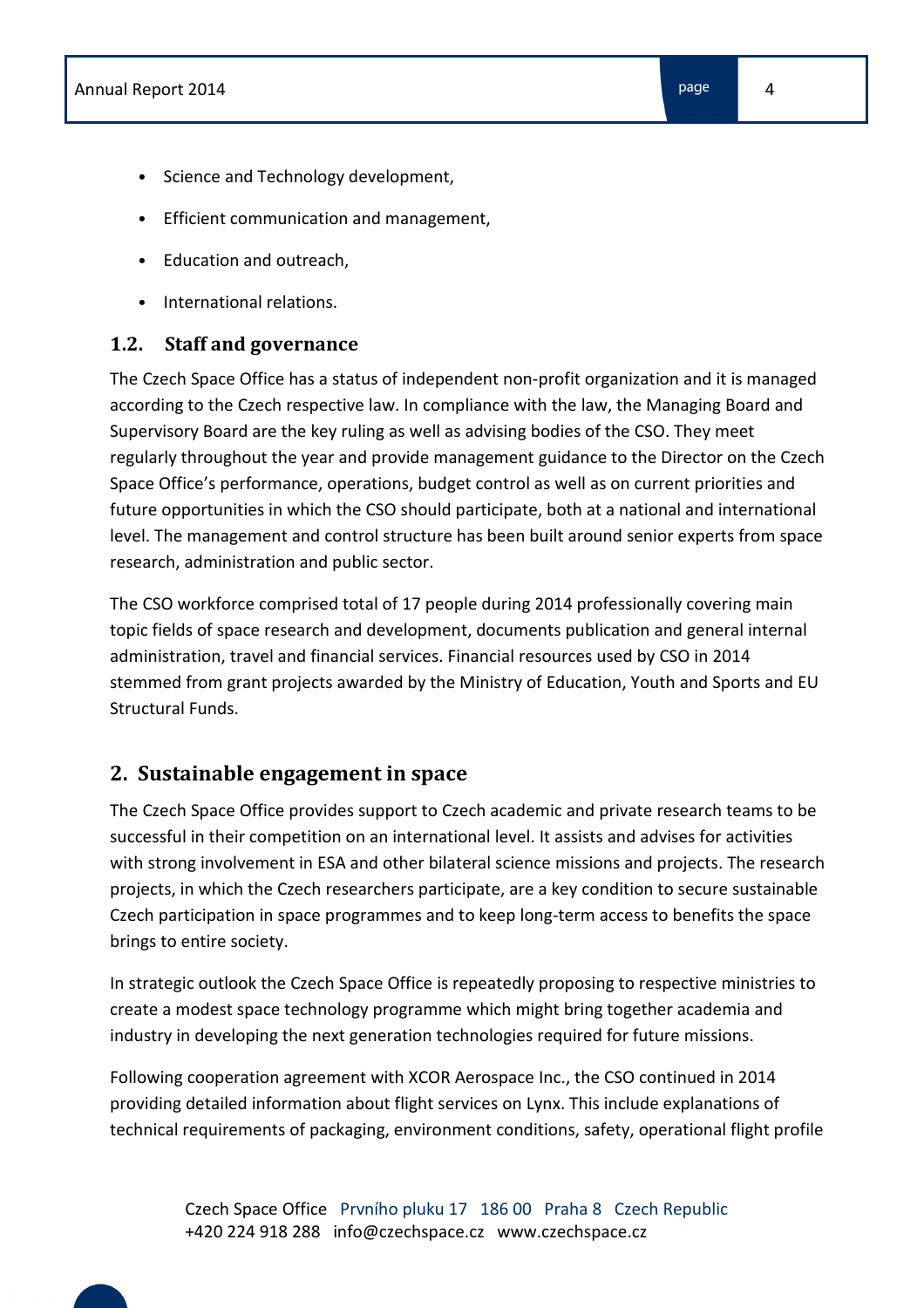and interface for both automated experiments running without man's involvement, and those experiments requiring human operator.

#### **2.1. Consultancy service on new opportunities in space**

Due to the ever growing complexity of space programmes, consulting and advisory services supporting the successful use of new opportunities for scientific research and technology development are even more needed. The Czech Space Office receives requests for information from government, private and academia sector. Content is wide-ranging and covers issues from space policy to requests for careers advice.

Specifically, CSO has provided consultancy to academic, industry and public sector organizations to advance their space related technologies to higher technology readiness levels. This improves industry's ability to accelerate innovation, expand sales in the commercial space market and reinforce the Czech position as a stronger player in future international space programmes. In 2014 the CSO performed 93 individual consultations of which 43 were with research organizations, 29 with government bodies and 21 with industry.

Consultancy and advising discussions with research institutions included mainly explanatory description of procedures and requirements for running a space project, helping to determine suitable foreign partners or discussing specific demands of ESA projects. Besides that CSO informed interested organizations about updated opportunities in ESA optional programmes and EU Horizon 2020 space calls.

Ministry of Education, Youth and Sports, Ministry of Industry and Trade, and Office of the Government were among governmental bodies asking CSO information or view on specific issues of Czech participation in international space programmes, namely European Space Agency and European Union, and of national space documents. For the Czech Republic's embassy in Beijing the CSO has prepared documents for meeting of ambassadors with representatives of Chinese organizations active in space research and development.

Benefiting from its membership in the IAF's International Project Management Committee, CSO has recommended qualified personnel from two Czech companies with space project experiences to the NASA space project management course held in February 2014 at the Kennedy Space Center in Florida. Through this channel CSO brings a unique opportunity for the Czech professionals to get high-level knowledge about the space project management in the international environment.

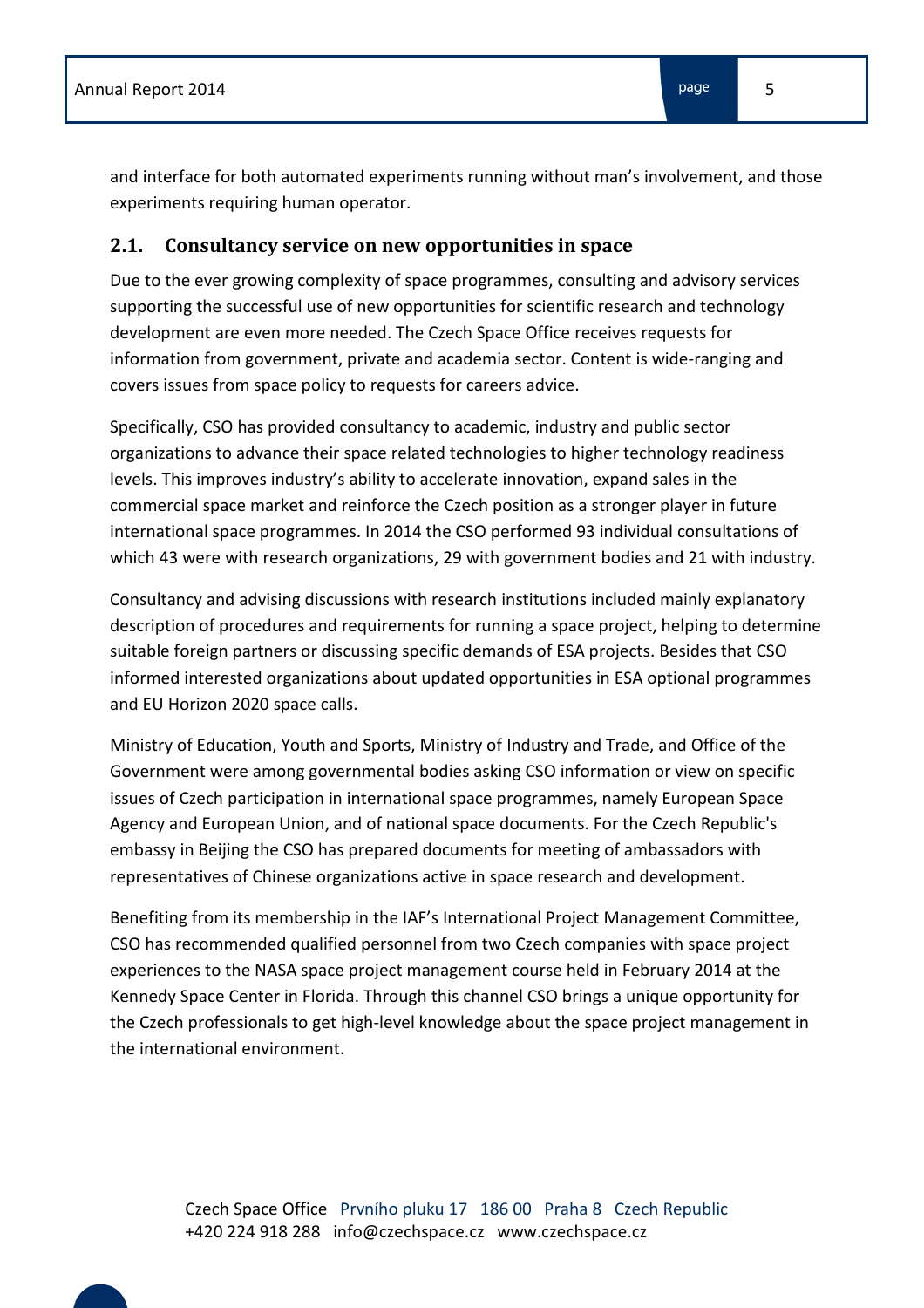#### **Space Exploration**

The most frequent item discussed during meetings targeted on space exploration included ongoing projects within the Solar Orbiter mission, JUICE, Proba-3 and proposals for new projects of ESA PRODEX. Czech organizations have been informed about the call for the fourth ESA medium-sized mission M4 selection which is expected in mid 2015. In one case, CSO assisted in preparation of the proposed study phase. Over the year, CSO informed periodically Czech companies on the technology development opportunities for future ESA missions and on tenders for components and systems on probes under development.

Czech Space Office also distributed information about the joint ESA and Roskosmos plans to explore the Moon to interested Czech organizations. Consequently, some of them requested more detailed consultations about possibilities to participate in the MREP-2 programme and the ExoMars 2018 landing platform.

#### **Microgravity research**

The main event in 2014 was the announcement of ESA calls for project proposals for biological experiments carried out on the International Space Station (ISS). CSO actions were primarily focused on required assistance in finding project partners, preparation of project proposals and negotiations with ESA experts.

CSO participated in a scientific workshop and networking to the call for new experiments on the ISS in the field of life sciences and discussed the possible implementation of Czech proposals.

Apart from the preparation of proposals for ISS experiments, CSO together with academic partners has started the work on study of low cost drop towers construction. Yet another consultations were devoted to the possibilities of suborbital flight and stratospheric balloons for research experiments. Many of these activities will continue in 2015.

#### **Earth and surroundings**

CSO regularly circulates updated information on upcoming project opportunities in the ESA Earth Observation Envelope Programme (EOEP). Selected parts of work plan for next period has been presented to value added and technology companies as well as to universities engaged in research in remote sensing and Earth sciences.

Examples of information topic include field of geodesy and refinement of the geoid model derived from existing satellite data, preparation of new missions for research of the Earth's gravitational field using laser interferometry, gathering information about ocean currents from the magnetosphere data, job and project opportunities for young graduates, scientific conferences and ESA educational workshops, development of new algorithms for data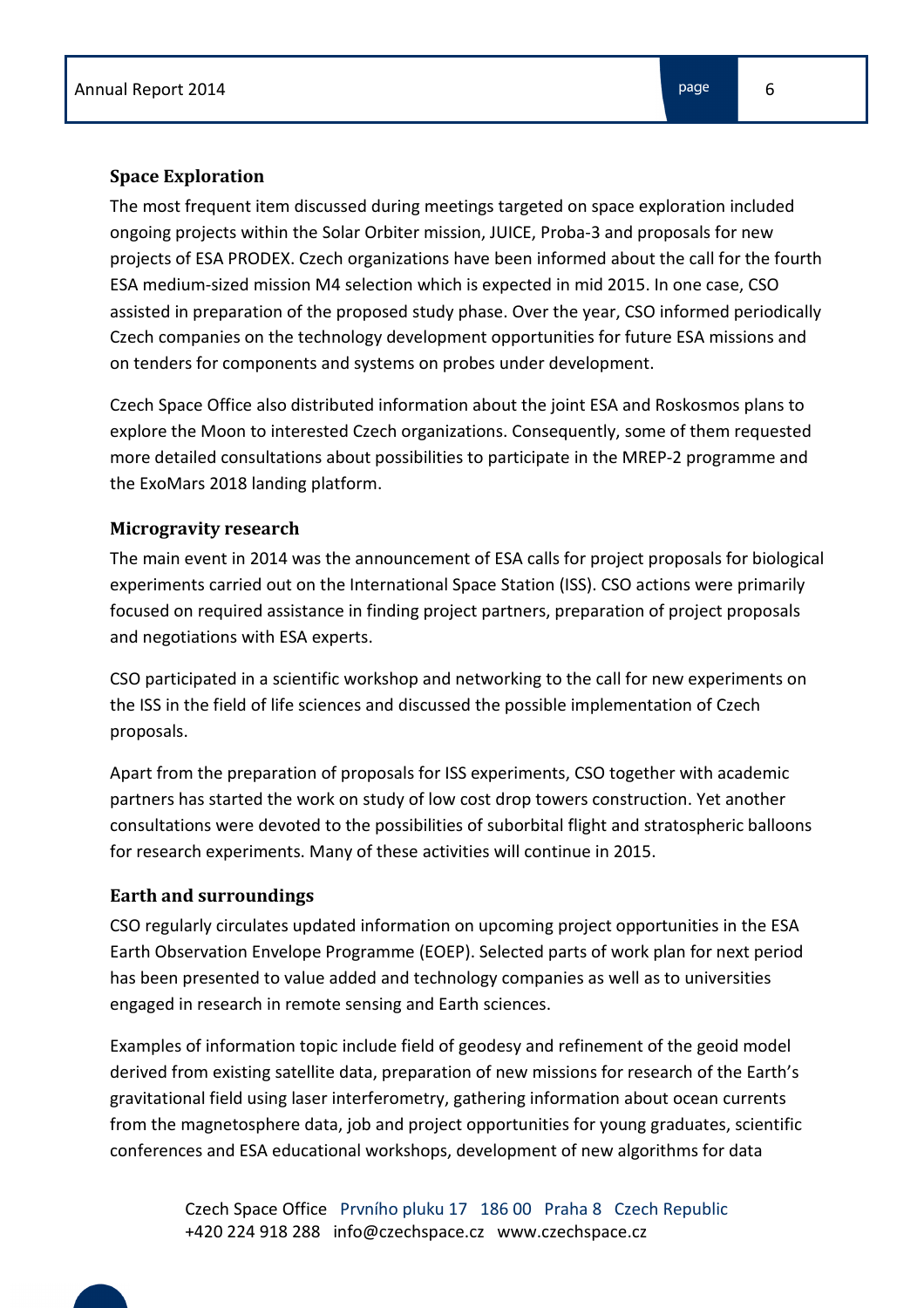processing and new data products that combine satellite data of new missions, development of services and satellite data products for large international financial institutions and software and hardware processing, distribution and archiving satellite data through the ground segment.

CSO has provided consultancy service to several research and development companies about new satellite missions MetOp-SG, Jason-CS and Sentinel-5. Individual talks were specified to certain hardware and or software development using available technical documents and considering possible foreign industrial partners. Communications with several companies having interest will continue in 2015.

#### **Telecommunications systems**

In 2014, the CSO also informed about new development in the ESA's Advanced Research in Telecommunications Systems (ARTES) programme. Specifically, dedicated messages and reports included the main technological element ARTES 5.1, as well preliminary studies (ARTES 1), Integrated Applications Promotion (ARTES 20) and new element for development of new satellite platform Neosat (ARTES 14). In response, CSO was repeatedly approached with requests for providing further details about selected projects and for help with identification of potential collaborators.

Czech companies have shown interest mainly in areas of electronic boards and sensors, global monitoring systems for decision support, data processing and development of integrated space applications. In the field of satellite navigation, a project opportunity was discussed in the troposphere and ionosphere research using satellite navigation signals. Czech financial contributions to discussed ARTES programme elements have been exhausted in 2014. Unfortunately, despite of CSO warning and recommendation no increase of the Czech contribution was done. This fact substantially limits the participation of Czech institutions in ARTES programme in next two years.

## **Space technology development**

CSO distributed information and provided consultation services on a number of project opportunities in ESA General Support Technology Programme (GSTP) and Basic Research Technology Programme (TRP). The information was distributed by individual emails and updates on pre-identified activities for each organization.

CSO informed over four dozens of industrial companies as well as academic institutions. Approximately one quarter of established communications resulted in further dialogue about specific conditions in these activities, assistance in finding project partners and responsible personnel in the ESA.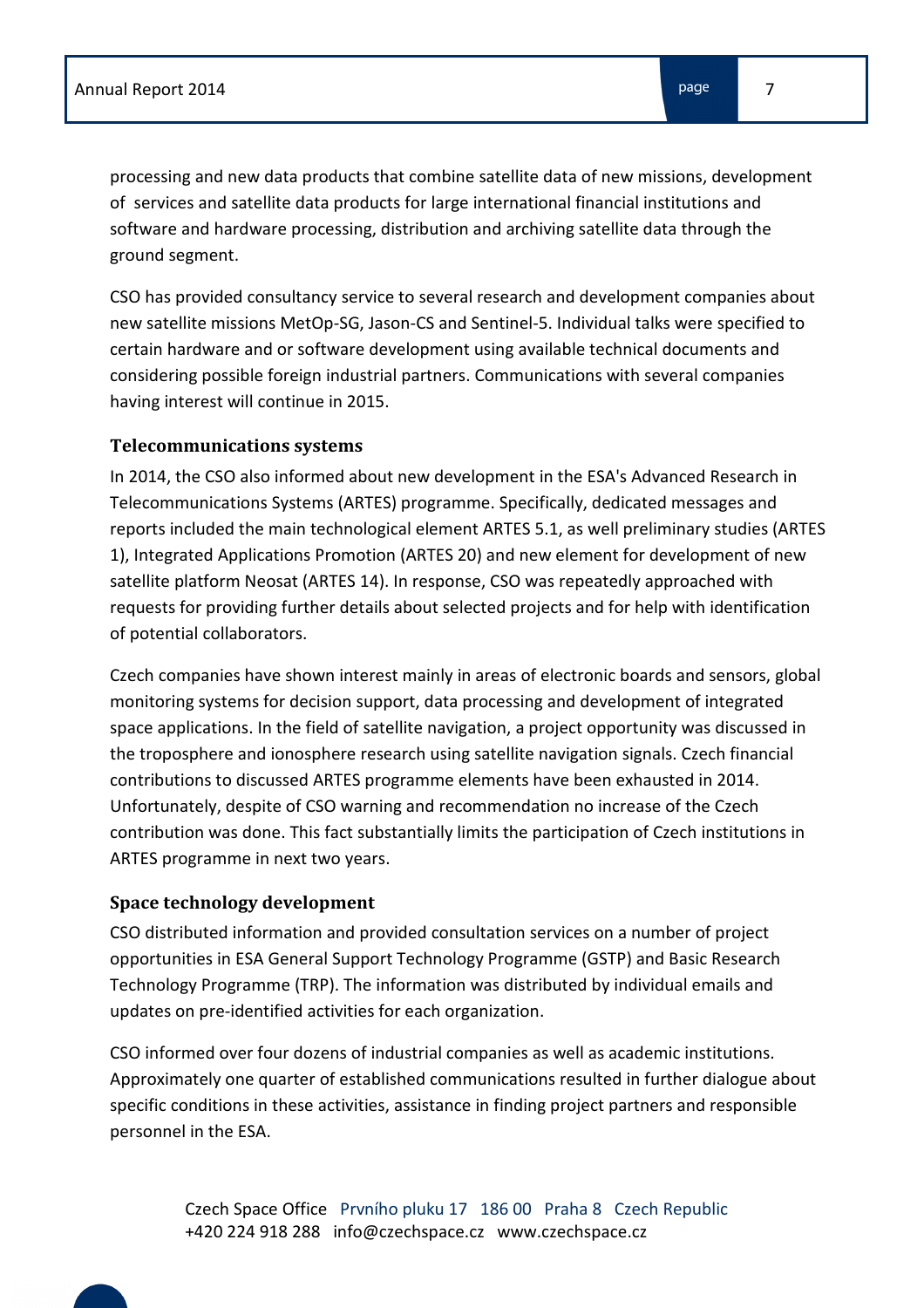Discussed projects were related to the development of special hardware, new technological processes and joining materials, the development of optical components and surface treatment technologies, fiber optics, new technical computing and modeling the radiation environment in space or acoustic loads of satellite components during the rocket launch, the radiation characteristics of satellite components, development of new detectors and new types of antennas for telecommunications.

# **Launchers**

Participation of Czech institutions in the ESA Future Launchers Preparatory Programme (FLPP) was practically precluded as the Czech contribution to the programme of 1.0 million euro was fully expended in 2014.

CSO expressed its concern about this issue in its analytical document. However, the Czech Republic did not give any new contribution to FLPP programme at the ESA Ministerial council. For this reason possibility for Czech organizations to get involved in FLPP has disappeared till next Ministerial council.

# **Space Situational Awarness**

CSO also regularly informed about the developments in the ESA Space Situational Awareness (SSA) programme. Since the Czech Republic participates in this programme only from the beginning of 2013, it had been necessary to build an awareness of the programme benefits. Despite it and thanks to interest of several Czech institutions, CSO succeeded with support of three research teams working on ESA projects in areas of space weather and near-Earth asteroids.

In 2014, ESA workshops were held on the new proposed architecture of distributed SSA systems. Thanks to participation in the event, CSO could efficiently assess proposals of activities and monitor the progress of current projects, to develop contacts with international partners and to contribute to definition of long-term plans for SSA programme, including development of specific satellite payload and related services.

# **2.2. Consultancy service on project management**

In this year, the CSO has expanded its activities to consultancy on project management, specific part of every space project, in addition to technical capacities. Management skill and knowledge of its specificities regarding space projects is highly required capability at project proposal evaluation at every space programme. General level of space project management needs to be improved in the Czech Republic, therefore CSO has devoted specific effort to this field.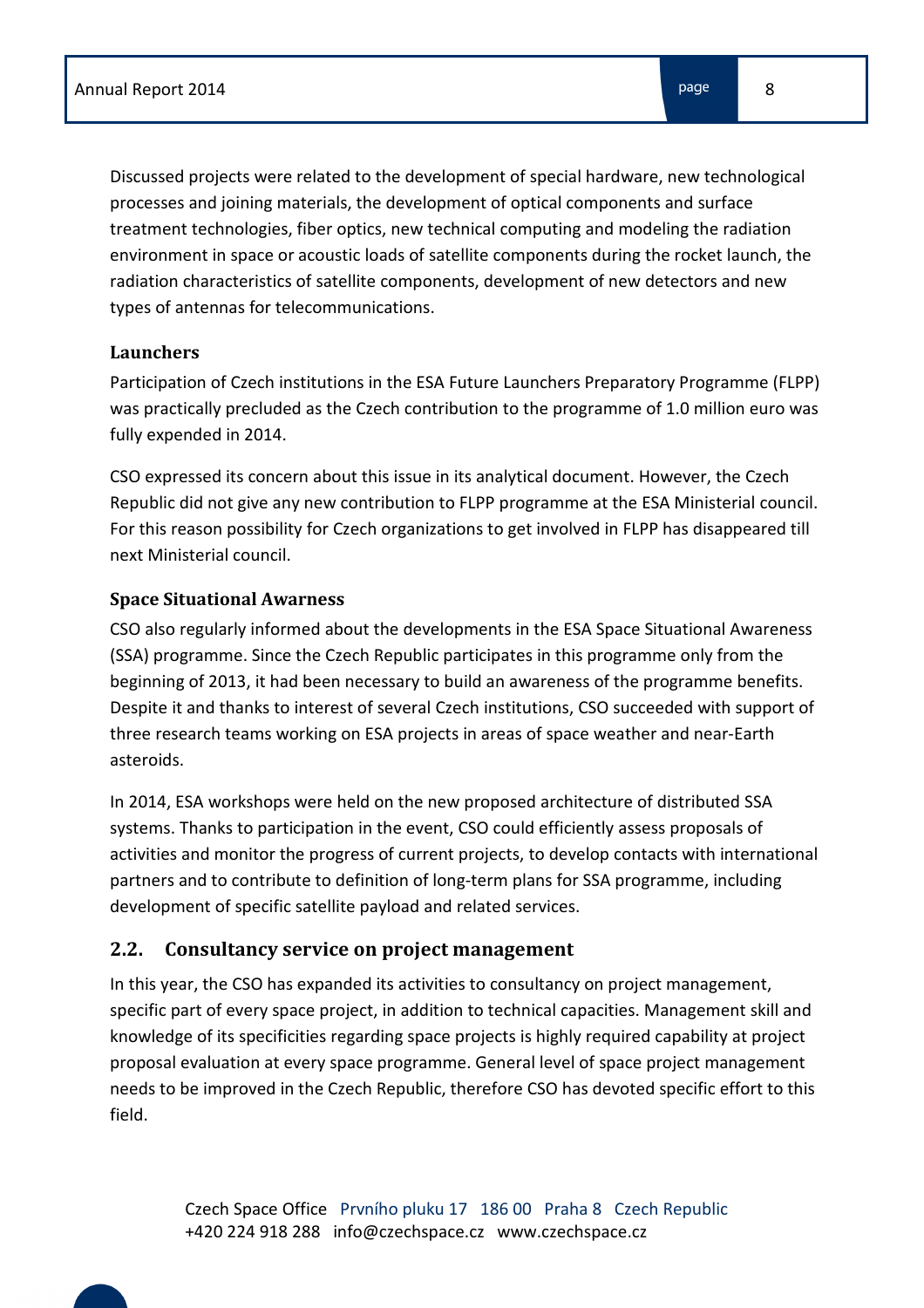Along with publication of several dedicated introductory articles in the Czechspace magazine and on the CSO website, a survey mapping the situation in space project management in Czech companies has been prepared. Questionnaires were sent out to several hundreds of organizations from which 46 responses were received. Thorough analysis of answers will lead to comprehensive analysis being planned for the next year.

# **2.3. Workshops and seminars**

In 2014, CSO carried out total of 4 events attended by over 70 experts from different organizations.

As the first one, CSO organized the Seminar on Small Satellites in cooperation with the Department of Measurement, Faculty of Electrical Engineering of Czech Technical University in Prague on March 4, 2014. The event provided a platform for lively discussion about the current status and the future of this specific area of space sector in the Czech Republic. About three dozen participants with various practical experiences in CubeSat design and development including all teams preparing a small satellite in that time – a group of enthusiasts working on czCube, PilsenCube team from the University of West Bohemia in Pilsen, the CzechTechSat team of Czech Technical University in Prague and VZLUSAT-1 from the Aerospace Research and Test Establishment in Prague.

Speakers informed about their achievements and shared their view about the main obstacles in their work. At the end participants and have established an informal network for information exchange of common interest in more coordinated manner.

Seminar on the opportunities in the European space programmes for the ICT sector was prepared in collaboration with ICT Alliance and CzechInvest on March 19, 2014 during the AMPER fair. CSO informed over three dozens of Czech ICT companies on relevant project opportunities in different ESA and EU programmes. Discussion after the presentation has revealed specific interest in integrated space applications for transport (e-call), health (ehealth) or urban planning.

Seminar Opportunities for Research in Conditions of Reduced and Increased Gravity, held on May 5, 2014, was attended by 17 participants, mostly from academic sector. At the seminar, CSO informed on international research and development programmes offering new opportunities for projects in microgravity and hypergravity. The particular emphasis was put on research on the International Space Station and ground equipment simulating the selected conditions of space flight. Rules of calls and funding opportunities in the Czech Republic were described and explained to participants. The Czech organizations having practical experience with related projects shared their opinions and recommendations at the end of the seminar.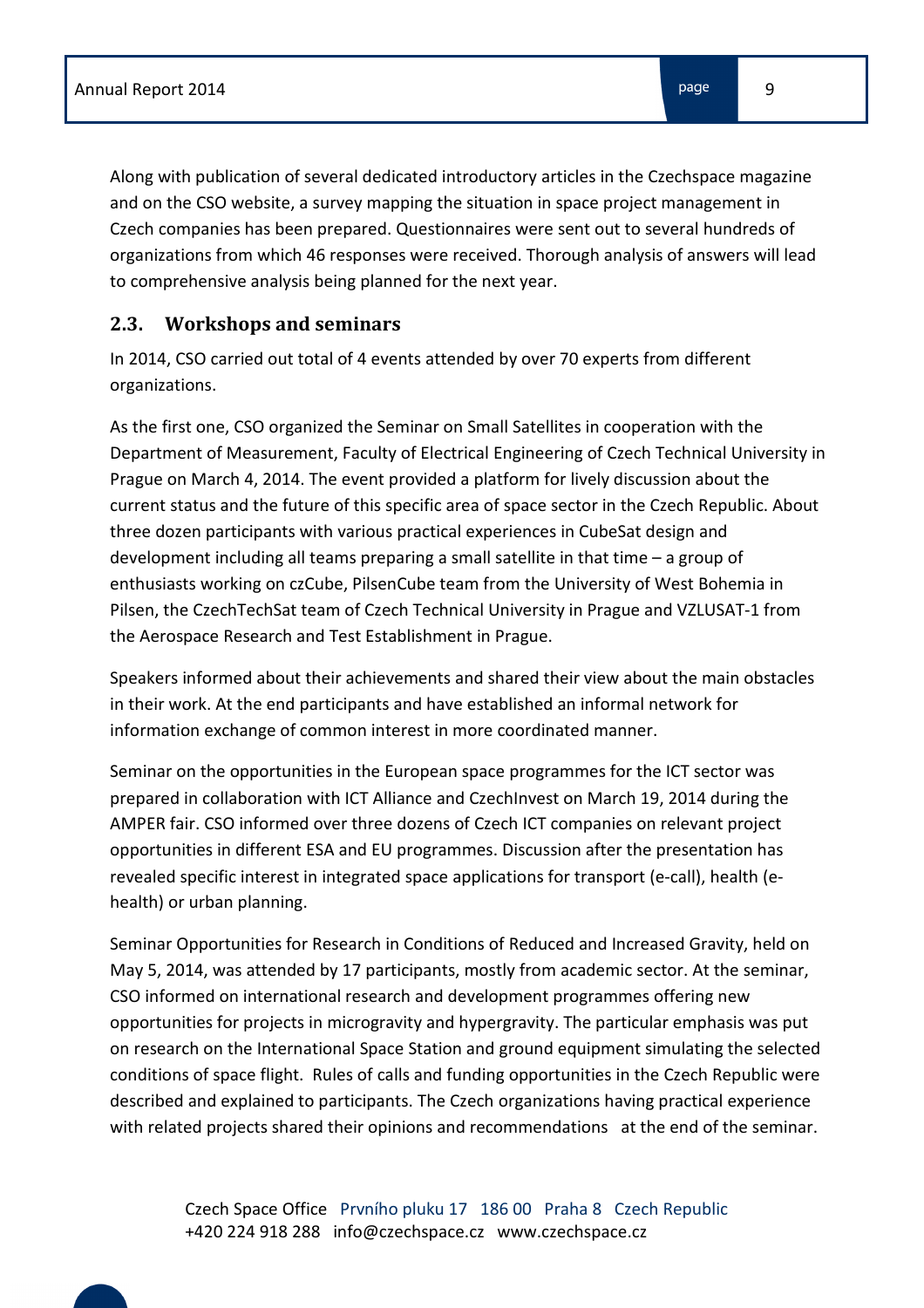On December 12, 2014, CSO also organized a special seminar on. A total of 15 participants attended the CSO Seminar on opportunities in space telecommunications and navigation held in December 2014. Contents and rules of the relevant ESA programmes (ARTES, EGEP) including the current invitations to tenders as well as the EU programmes (H2020, GSA) were presented and discussed. In the second part of the seminar, five companies summarized their experiences from successfully completed projects in the mentioned programmes.

Workshop on Czech research in the field of human spaceflight, microgravity and hypergravity took place on November 21, 2014. The workshop was focused on research in microgravity and hypergravity conditions, aspects of human presence in space and related technologies. Information on international, bilateral and private research and development programmes was given to participants with attention to specificities of project implementation in the field of manned spaceflight, microgravity and hypergravity. Specific projects accomplished in some Czech institutions were presented by their respective investigators and sharing their challenges and experiences in open manner. The general challenges related to the implementation of space research were discussed in closing session.

# **2.4. Database**

In 2014, the CSO began forming two separate databases, which will be unique source of information of which will benefit professionals and the public.

The first of these is the Great encyclopedia of artificial space objects SPACE 50 that contains records of all man-made space objects. In the first year, the main and the backup server equipped with relation database were installed. In parallel, the method for creating new records and appropriate data gathering procedures were prepared and described in a separate document. As first output of the database, the annual report on the use of geostationary orbit has been published containing the list of geostationary satellites active to the December 31, 2014. The database is accessible on the website www.space50.org.

The second database is planned to provide basic overview on capacities of Czech institutions in the space sector. It will contain information on individual research and development organizations, industrial companies and universities, their professional skills and projects they have already been involved in. The database website will be unique place allowing straightforward access to kind of information requested and needed for everybody looking for partners in the Czech Republic. The quality and scope of the data will be guaranteed by each organization as it will be responsible for keeping data updated. In 2014, a complex questionnaire was prepared, pre-filled and distributed to 160 Czech organizations.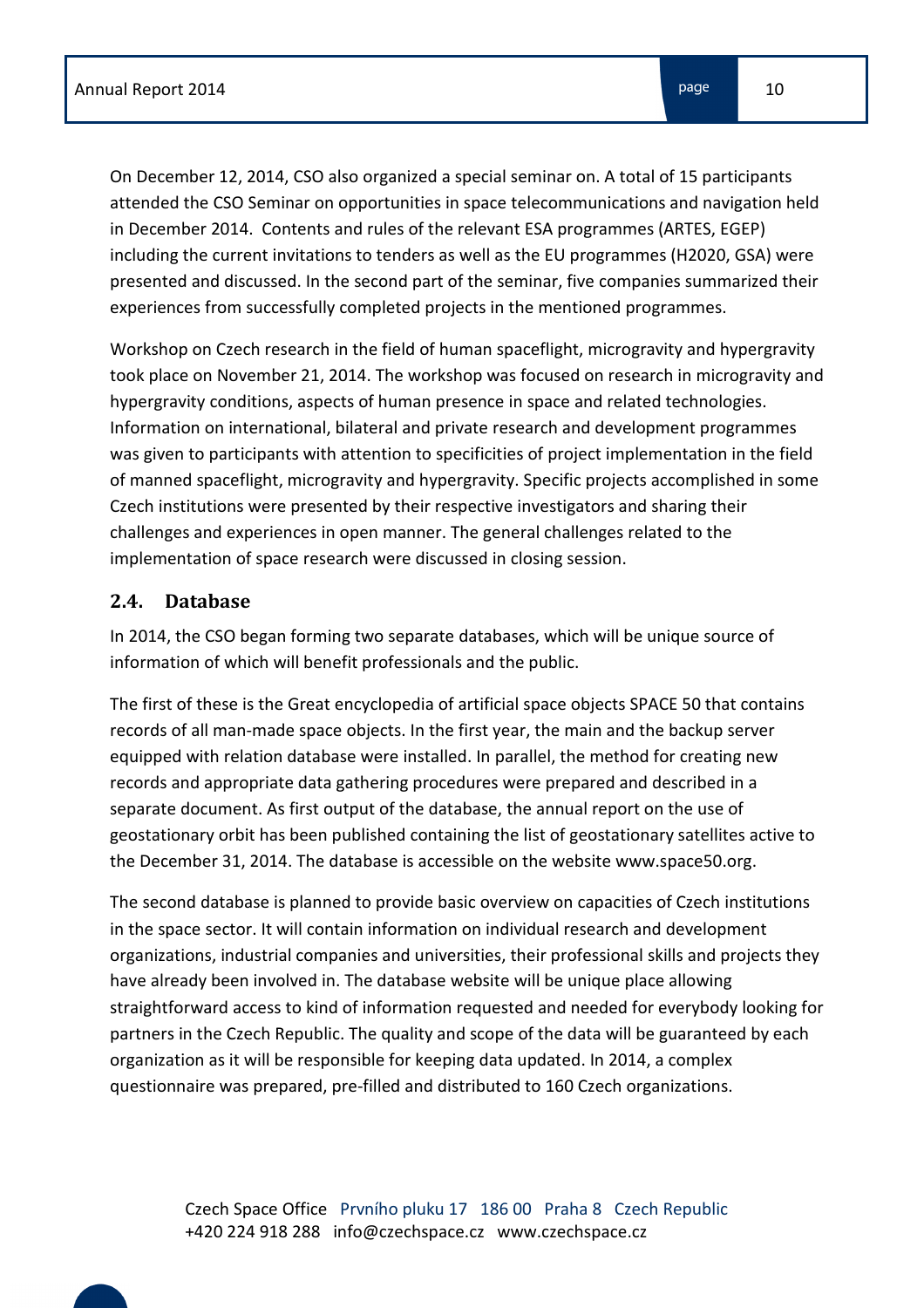Space development, related technology, knowledge and space based services are touching all facets of human life in the country. Task of great importance in the Czech Space Office work plan is creating awareness about the space programme benefits among the general public, especially young people. Great effort has been given to publications, educational activities like lectures, interactive sessions with students and media campaigns on important events. Through its communications efforts, the Czech Space Office has been highlighting the importance of the developed and robust space and satellite industry for the national economy. The CSO staff continued working to keep people up to date with the latest news and developments in this exciting and inspirational field. Cooperation with all kinds of media has been very productive and fruitful resulting in more than 340 direct mentioning and citation in 2014.

# **3.1. Press conference and press releases**

In December 2014, the CSO organized autumn meeting with journalists focused on the evaluation of the Czech participation in the Council of the ESA Member States at ministerial level. The Czech delegation had no mandate to expand the Czech contributions into programmes that were open to new financing. This decision adversely affects on the development of Czech institutions in the field of space. In reaction to that, CSO suggests necessity of elaboration a realistic and specific plan of sustainable space development in Czech Republic within European space programmes which gives a firm and sound reasons for adequate funding.

The other topic of the conference was the theme of development and construction of small satellites in the Czech Republic. Representatives of the three organizations involved in the CubeSat development talked about their plans, described their satellites and problems they have to face during their work.

In 2014, the CSO also published three press releases related to important events with CSO participation.

# **3.2. Web information**

Website is the main channel, that the Czech Space Office uses for distribution of wide range of information including opportunities for involvement in ESA and EU programmes, results of completed projects with Czech participation, information about seminars and training opportunities for students, as well as on the latest developments in the Czech space science and industry.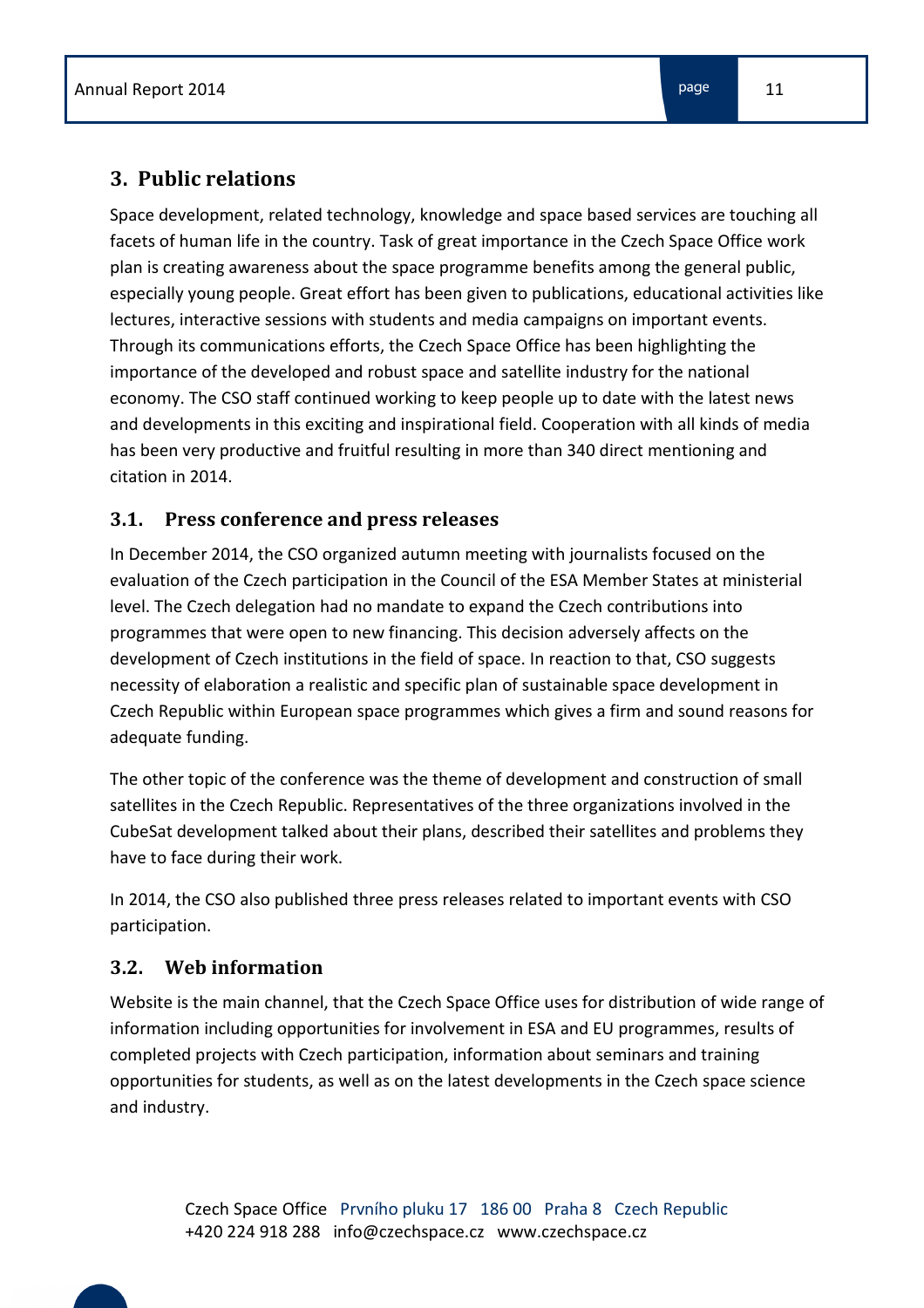The website has been operated in the Czech and English languages. English version contains articles about the Czech activities and achievements, information adopted from otherwise accessible foreign sources is given only in Czech.

The reader can find the requested information either by area of interest (e.g. general technology, microgravity research, Earth observation, education) or by the type of content (e.g. news, programmes, publications, opportunities). Publications such as the annual report, the Czechspace magazine and educational articles are also available for free download.

Over the last twelve months there have been 250 new articles visited by 20,499 visitors and more than 60,500 separate page views.

Social media is another important mean of direct CSO's communication with wide audience. People can now follow us on digital channels such as Twitter, Google Plus and Facebook. The Facebook profile has been filled with news especially for the purpose of addressing a community of young people who often use social networks. This kind of communication allows closer contact with the reader and provides interactive feedback. It is also used to publish photos or videos. During the last twelve months, the number of Facebook followers has increased to 928. The total number of users who have seen any content associated with a CSO Facebook page was 65,668 representing an average of 178 unique visitors per day.

## **3.3. Electronic newsletter**

Electronic newsletter includes a brief annotation about the last month news published on the CSO website with a link to the full text. Newsletter has been regularly distributed free of charge every month to subscribers counting now over 330.

## **3.4. Printed publications**

Along with the electronic publications, CSO has prepared and distributed significant number of documents in the paper form, as well. During 2014 following documents were published in the Czech language:

- 2 issues of the Czechspace magazine (number 9 and 10),
- Proposal of the Czech Participation in ESA: Analysis of State and Outlook of the Czech,
- Republic's participation in optional programmes of the European Space Agency in 2014,
- 10 information sheets on projects (project infosheets),
- 2 newsletters Centre of Student Activities CSO,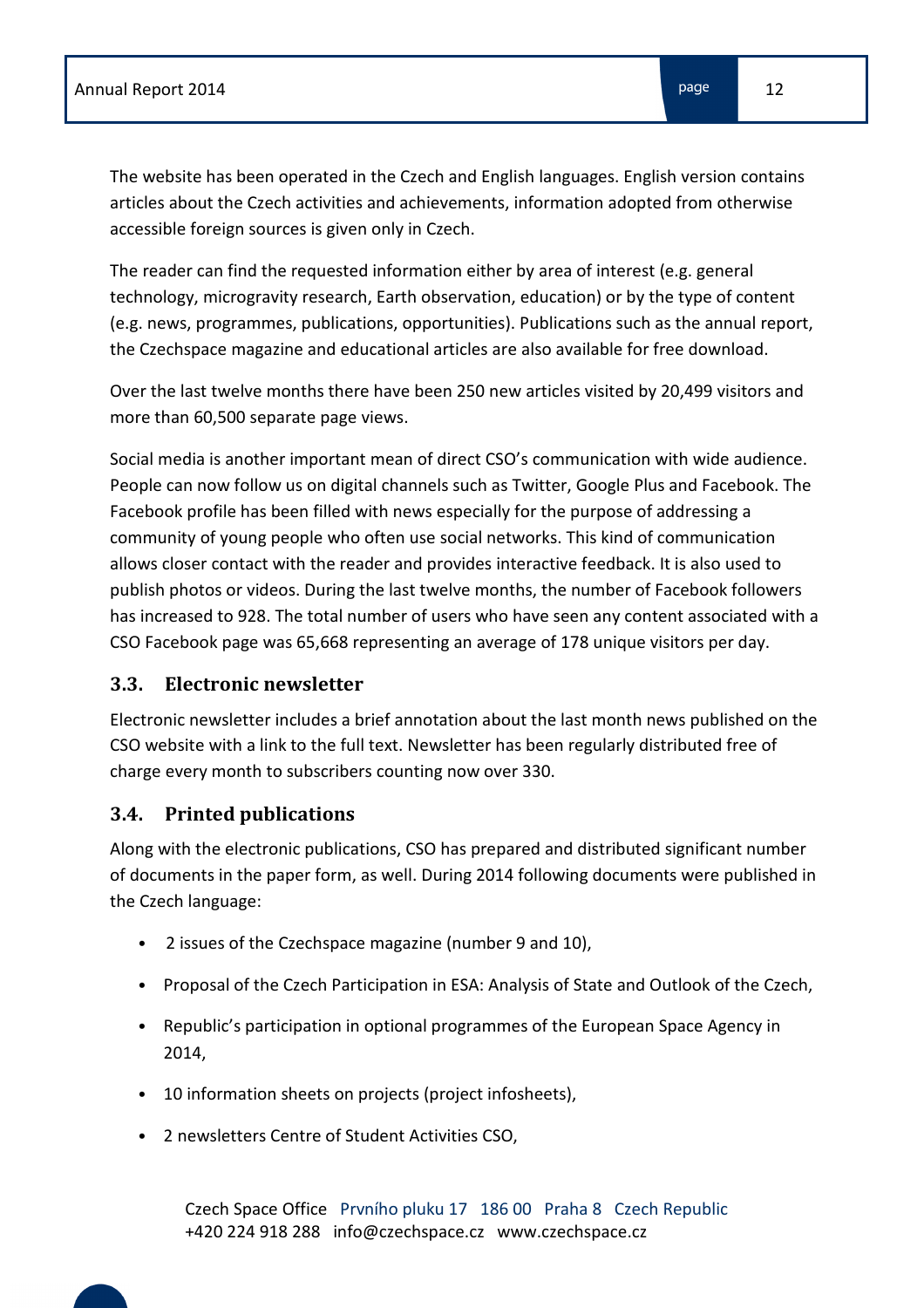- 
- 2 issues of educational magazine MAT 21.

One of the document was distributed in English language:

• Brochure Czech Space Activities.

#### **Czechspace magazine**

Two issues of the bi-yearly, 36-page Czechspace magazine were released at the end of the first and the second semester, respectively.

Ninth issue of the magazine contained an analysis of the Czech Industry Incentive Scheme programme lasted for six years (from the Czech Republic's accession to the ESA until 2014). The programme was intended only for the Czech organizations to facilitate their involvement in ESA projects and prepare them for competition with other Member States. The other highlight topic was the life experiences of Luboš Perek who is a significant personality of Czech and world astronomy or the activities of private companies involved in space industry.

The tenth issue was devoted mainly to evaluation of the ESA Ministerial Council in 2014, which influenced the development of Czech workplaces involving in space projects. Besides that, a detailed look at the manufacturing process of the Czech CubeSat VZLUSAT-1 were described together with the future of the global GEO initiative, the situation of project management in space in the Czech Republic or educational project Materials for the new millennium.

Each issue was printed in 500 copies and distributed free of charge among 350 interested users - experts, politicians and enthusiasts. The magazine copies have also been handed out to participants at seminars, conferences and consultancy meetings. Moreover, an electronic version of the complete issue has been downloaded from the CSO web page more than 640 times.

# **Proposal of the Czech Participation in ESA: Analysis of State and Outlook of the Czech Republic's participation in optional programmes of the European Space Agency in 2014**

CSO has released the Analysis of State and Outlook of the Czech Republic's participation in optional programmes of the ESA that was prepared as a document contributing to the preparation of the Czech Republic's position for the ESA Council at ministerial level in 2014. The output recommendations have been based on the Czech participation in ESA programmes up to now and on the assessment of the existing possibilities and capacities of Czech organizations. The goal was to create conditions for better and wider participation in ESA programmes. Individual parts have been devoted to each optional programme relevant to the ESA Council at ministerial level in 2014. In general, the document recommends a visible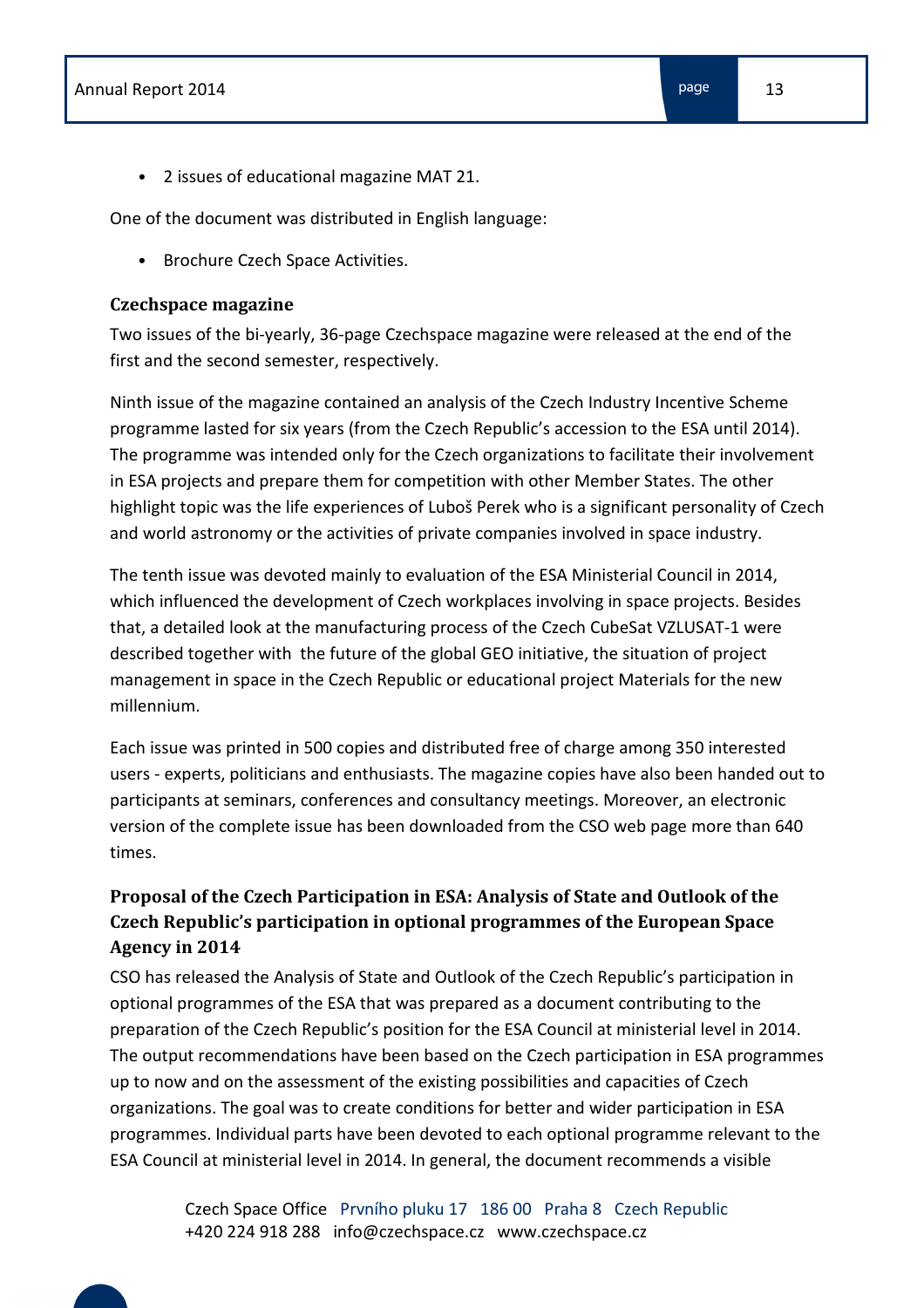increase of the Czech commitments to ESA programmes. The size of suggested contribution and its distribution among individual programmes is specifically presented in respective numbers in the last chapter of the document. The analysis has been translated into English and can be downloaded from the CSO website.

#### **Project Factsheets**

In 2014, the Czech Space Office further extended a package of standard printed sheets describing completed space projects with the Czech participation. Named as a factsheet, it includes simultaneously Czech and English description of a Czech partner in selected significant space projects. Along with project task description, every information sheet contains main results achieved by the Czech organization involved together with its professional profile. Altogether 10 new sheets were printed during the year and added to previous projects in the file.

## **Information brochure Czech Space Activities**

The brochure gives general and introductory overview about past and present of the space activities in the Czech Republic and summarizes the major Czech space projects and capacities relevant to the recent years. A slim publication presents main Czech achievements from space science and space awareness to microgravity research, launchers, space technology, space applications to education and outreach. In 2014, the brochure was updated and released in an edition of 500 copies. Czech Space Activities brochure has been distributed to international partners and among space community, especially on the occasion of the 65<sup>th</sup> International Astronautical Congress.

#### **Student Newsletter**

The newsletter gives basic information on educational actions and events organised or supported by the CSO. Its target readers are students in primary and secondary schools. The CSO's Centre of Student Activities has published two issues in 2014 (spring and autumn). Along with a list of student programmes and activities available in next period of time, the newsletter brings stories about Czech students and teams taking part in international projects. Newsletters were added in prepared information packages for teachers and distributed at outreach events with CSO participation.

# **4. Education and outreach**

Space acts as a beacon to attract a new generation of engineers, scientists and entrepreneurs into activities that are vital in generating the economic activity needed to drive sustainable growth of society. CSO continuously strives to ignite the spark of awareness and appreciation in young minds for Earth observation technology, satellite technology and space science and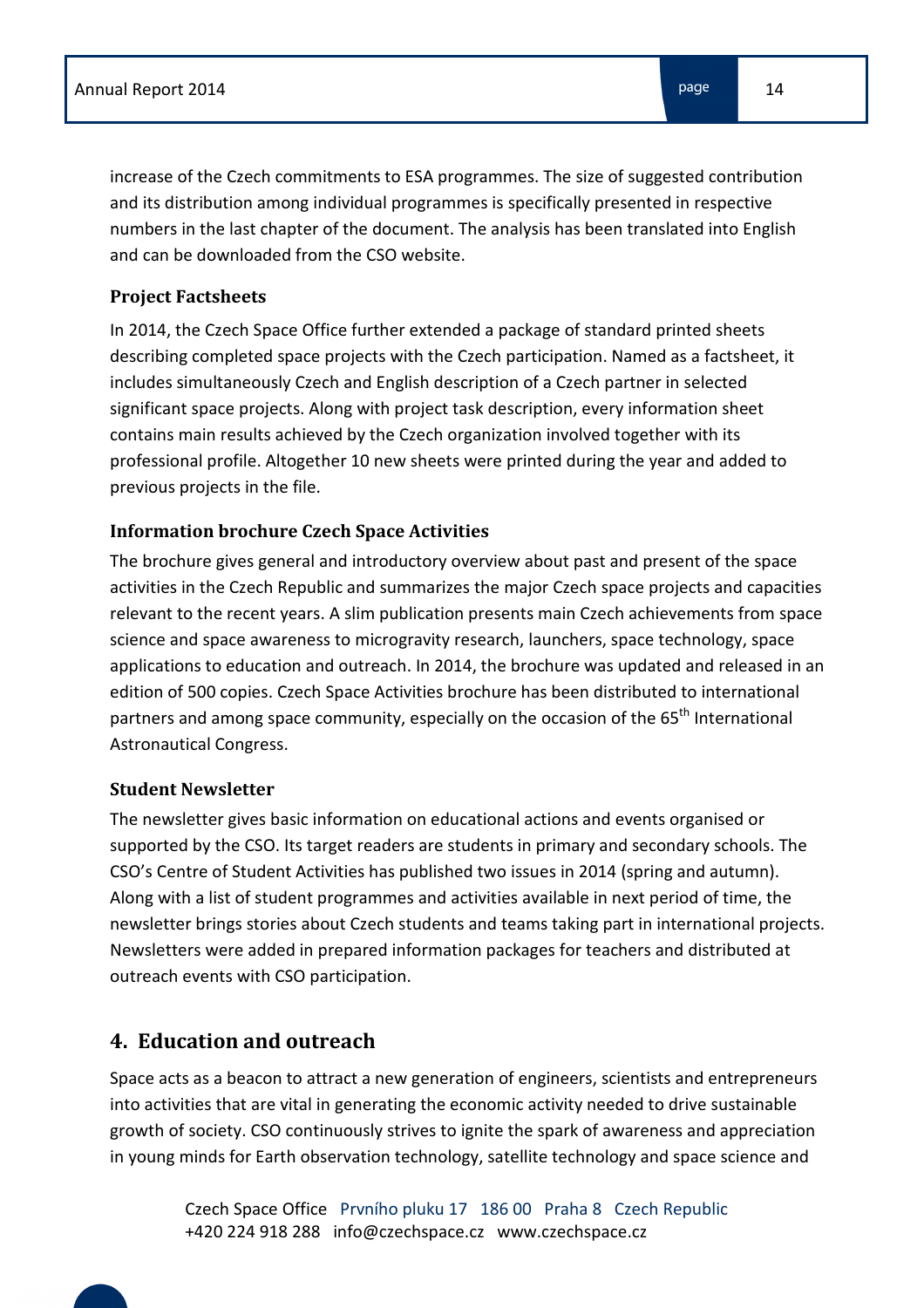space operations. There are two directions in which CSO is working in this field: the one is to educate for space – addressing the need for skilled graduates and technicians in the space sector. The other is space for education – using the exciting context of space to inspire an interest in science, technology, engineering and mathematics.

## **4.1. School supporting**

The Czech Space Office is establishing itself as the main national source of teaching resources using the context of space to inspire students. CSO works together with school teachers since its formation performing space outreach initiatives in every region of the country.

Teachers and students of primary and high schools from the list have been regularly informed about education activities available in ESA, NASA, CSO and other organisations. More than 800 subscribers received information email of the CSO Centre of Student Activities every month with an updated overview of student competitions, courses for teachers, student internships and sponsored conferences.

Supported by the European MAT (Materials for the New Millennium) project on education in science, more than 850 listeners including teachers took part in 24 courses and lectures given by CSO personnel during 2014. Moreover, several dozens of new schools subscribed to the CSO electronic Education bulletin. Two issues of MAT 21 magazine have been distributed together with a CD containing short popularizing movies prepared in cooperation with the CSO.

Eight articles about space topics written by CSO staff were also published in two issues of the MAT project newsletter.

CSO targets also the youngest generation of children in effort to create awareness of the elementary nature processes, technical tools and their applications in real world and practical life. For that, CSO contributed to The Guide of simple exercises possibly attractive for fouryear children with examples from space and astronomy. The Guide has been distributed as a supporting and training tool to kindergarten teachers. In addition, the CSO personnel presented 30 educational lectures and accomplished 24 practical workshops for kindergarten teachers.

CSO actively participated in organization of the European Commission's European Space Expo exhibition. Prague was the  $21<sup>st</sup>$  European city in which the exhibition has been placed. During the week from July 7 to July 15 two CSO employees were giving lectures to groups of students about space programmes and specifically, about Czech activities in the Space Situational Awareness programme.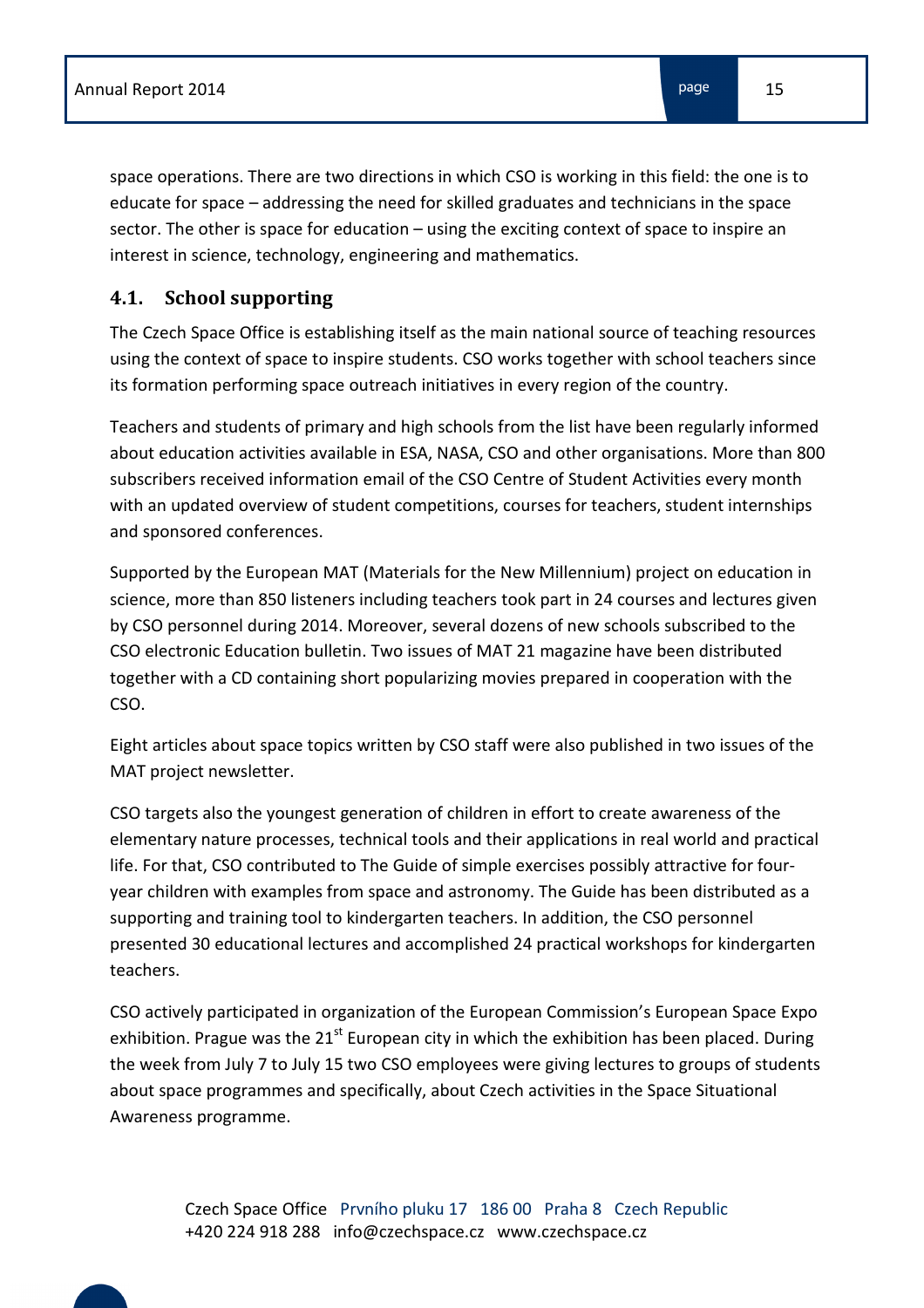CSO supported participation of four students and two teachers in the final round of the European CanSat competition in Norway and also helped two students in their preparation for the global meeting of the winners of the space architect's contests in Europe and USA.

The CSO has also individually given advices to students mostly about administration and organisational conditions of participation in ESA contests (e.g. balloon and micro/hypergravity experiments, robotic and CanSat competitions) and how to be successful in getting internships in ESA centres.

For eight years the Czech Space Office has been co-organiser of the student knowledge competition the Expedition Mars. The competition run every year and is designated for teams of young people of age 13 to 18. After several rounds of elimination system the winning team gains a practical training at the Centre for young astronauts in the Belgian base in Transinne. Under auspices of the first Czechoslovak astronaut Vladimír Remek and the first Slovak astronaut Ivan Bella, twelve children from both Czech and Slovak Republic took part in space flight simulation during the final event.

# **4.3. Mission X**

Mission X: Train Like an Astronaut is an international educational programme designed by NASA, supported by ESA and led in the Czech Republic by the Czech Space Office. It aims to inspire the interest in science, nutrition and fitness in school students aged 8 to 12 years by using astronaut training as a context. This year was the third one when CSO managed the programme among 23 school teams equating to a total of 367 pupils nationwide. Children were tasked to undertake a variety of physical exercises and learning lessons similar to those in astronauts' training. The programme also grew internationally with a total of 24 countries now involved, providing more opportunities for Czech schools to network globally.

# **4.4. Outreach**

The Czech Space Office has been the National Coordinator of World Space Week (WSW) for twelve years. This UN event is held every year from October 4 to October 10. In order to create interest and awareness on space research, astronomy and related physics, 10 dedicated WSW events took place over the Czech Republic attended by more than 700 people. A national report 2014 was sent to the WSW international organizers.

In parallel to international actions the Czech Space Office was involved in a bunch of national events. Beside others, CSO was co-organizer of the biggest Central European meeting of space enthusiasts Kosmos-News Party 2014 with more than hundred participants from 4 countries. CSO also organized 48 training events for elementary, middle and high schools and young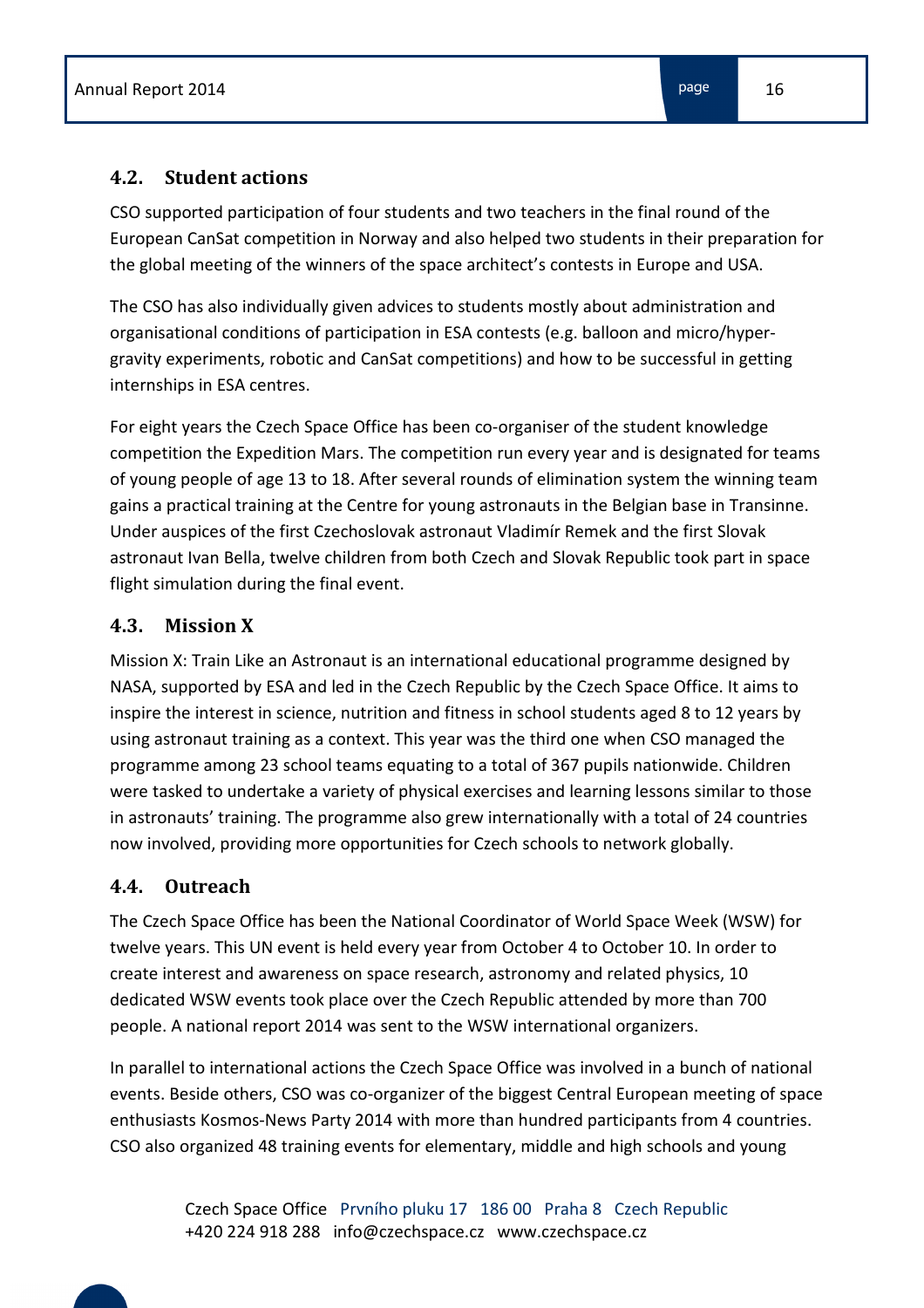scientific and technical workers and participated in the national event the Scientist's Night bringing science to the general public.

# **5. International activities**

The Czech Space Office makes its best effort to maintain high-level knowledge about updated opportunities for international collaboration in space programmes. Building on that knowledge, CSO can successfully fulfill its role of supporting, advising and intermediary body on international cooperation with required associated information exchange between domestic and international space environment.

During the year, CSO participated in various multinational projects and forums, including International Astronautical Congress, and took part in work of several bodies of the European Space Agency.

## **5.1. European meetings**

Members of CSO staff are national delegates in five ESA committees and programme boards.

Two of them are the ESA Programme Board for Human Spaceflight, Microgravity and Exploration (PB-HME) and its scientific and technical advisory board (PB-HME-EUB). The meetings were mainly devoted to the development of experiments on the ISS as well as ground equipment for ELIPS-4, expansion of the ELIPS-4 programme for 2014 and preparation of several scientific calls. In the field of robotic exploration of the solar system, the ExoMars mission has been continuously monitored and the future exploration of Mars has been prepared in the MREP-2 programme. CSO has participated in the discussion and approval of the new programmes and the continuation of the existing ones for the ESA Council at ministerial level in 2014. CSO has also attended two workshops focused on ESA participation in exploration of the Moon with return of samples from the polar regions and on the ILSR 2014 call of new life sciences experiments on the ISS, which should be implemented after 2015.

CSO representative in the Technical Advisory Board of the ESA Programme Board for Earth Observation (EO-PB/ DOSTAG) followed its work primarily focused on the implementation of the EOEP-4 programme, the development and construction of Earth Explorer, Sentinel and Meteosat Third Generation satellites. CSO took the opportunity to express its opinion on policy and method of distribution and processing of satellite data.

The delegate from CSO has been also present at the ESA Board of Space Situational Awareness (SSA) and workshops on the proposed new architecture of distributed ESA SSA systems to monitor outer space – space weather, near-Earth asteroids and objects in orbit. The CSO thus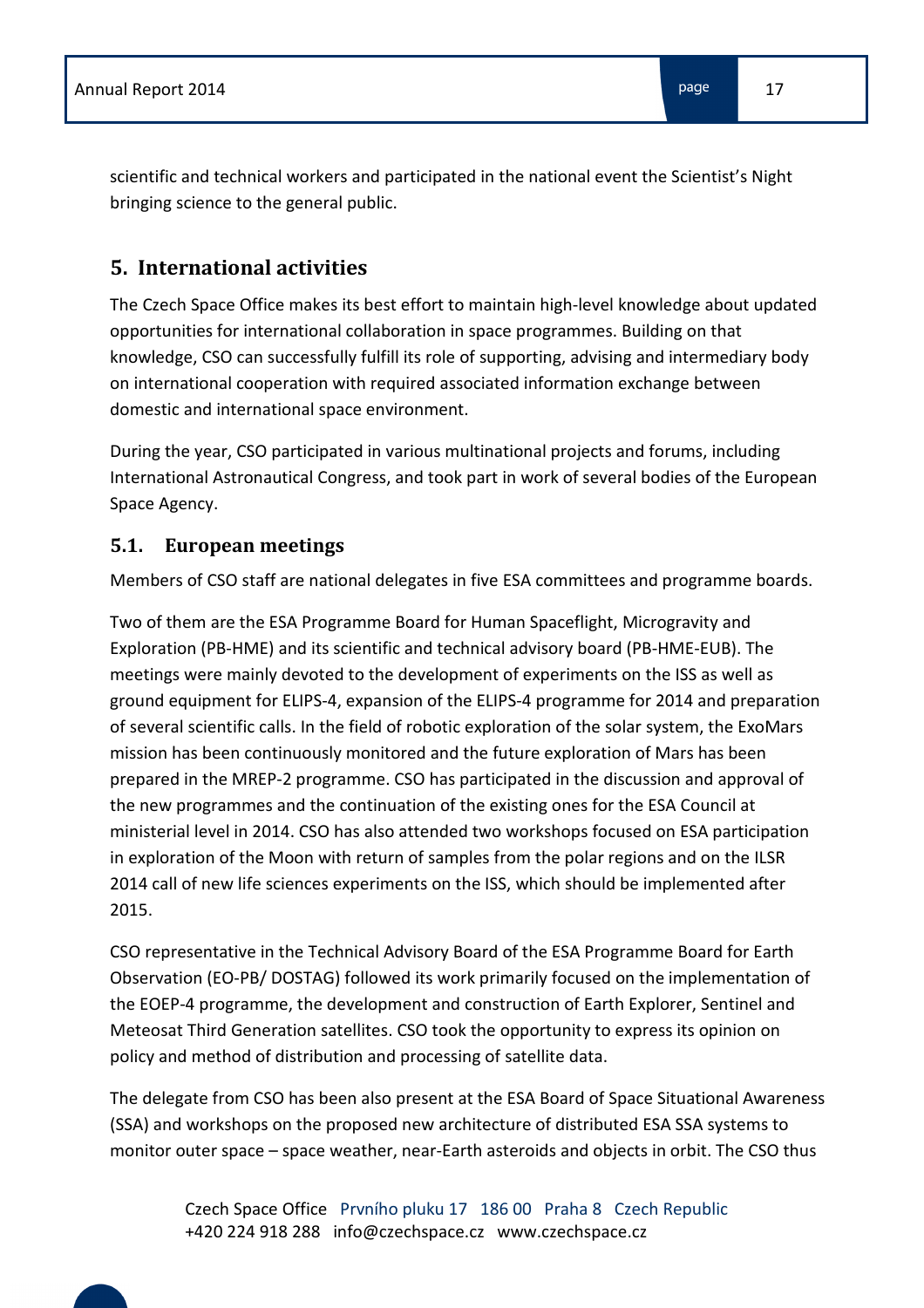participated in approving the preliminary proposals of activities, monitoring the progress of running activities, development of international cooperation and determination of ESA longterm plans.

One of the CSO workers has participated in the ESA Science Programme Committee (SPC) to ensure the Czech participation in Solar Orbiter, JUICE and Proba-3 missions. The CSO had the representation also at the meeting on selection of the third medium-sized M3 mission,. The meeting resulted in the selection of PLATO mission, which will examine the conditions for planet formation and the possibility of life, and the solar system functioning.

CSO has also attended meetings of the ESA Advisory Committee for Education (ACE), where the possibility of the launch of three student CubeSats by college teams from ESA Member States, the creation of three new training centres ESERO, and high school CanSat competition have been discussed.

One of the CSO representatives took part in the ESA industrial day, where he made 33 bilateral meetings with European institutions that are active in space and thereby significantly expanded the possibilities of the Czech companies for future international cooperation.

# **5.2. International organisations**

CSO has been active member of international organizations such as the International Astronautical Federation (IAF), the International Academy of Astronautics (IAA) and took part in programmes of the UN Office for Outer Space Affairs (COPUOS).

Membership of CSO in the International Astronautical Federation has been well established for many years. In recognition of its expertise and experience in the field, the Czech Space Office is represented on several IAF committees, namely the Earth Observation Technical Committee, International Project/Programme Management Committee, Workforce Development – Young Professionals Programme Committee, Space Education and Outreach Committee and Knowledge Management Technical Committee. In 2014, during the IAF spring meeting and the International Astronautical Congress, the CSO participated in the meetings of these committees, where it informed about related activities in the Czech Republic. Besides that, the CSO director has also attended meetings of the Space Univesities Administative Committee (SUAC). This committee is a platform for establishing the links between universities. As no Czech university is a member of this committee so far, a brief information about space activities in the Czech universities was given. A target is to motivate Czech universities to apply for membership in this IAF committee.

Director of the Czech Space Office has been re-elected IAF vice-president by the General Assembly of the Federation in October 2014. In his capacity of the vice-president for finance